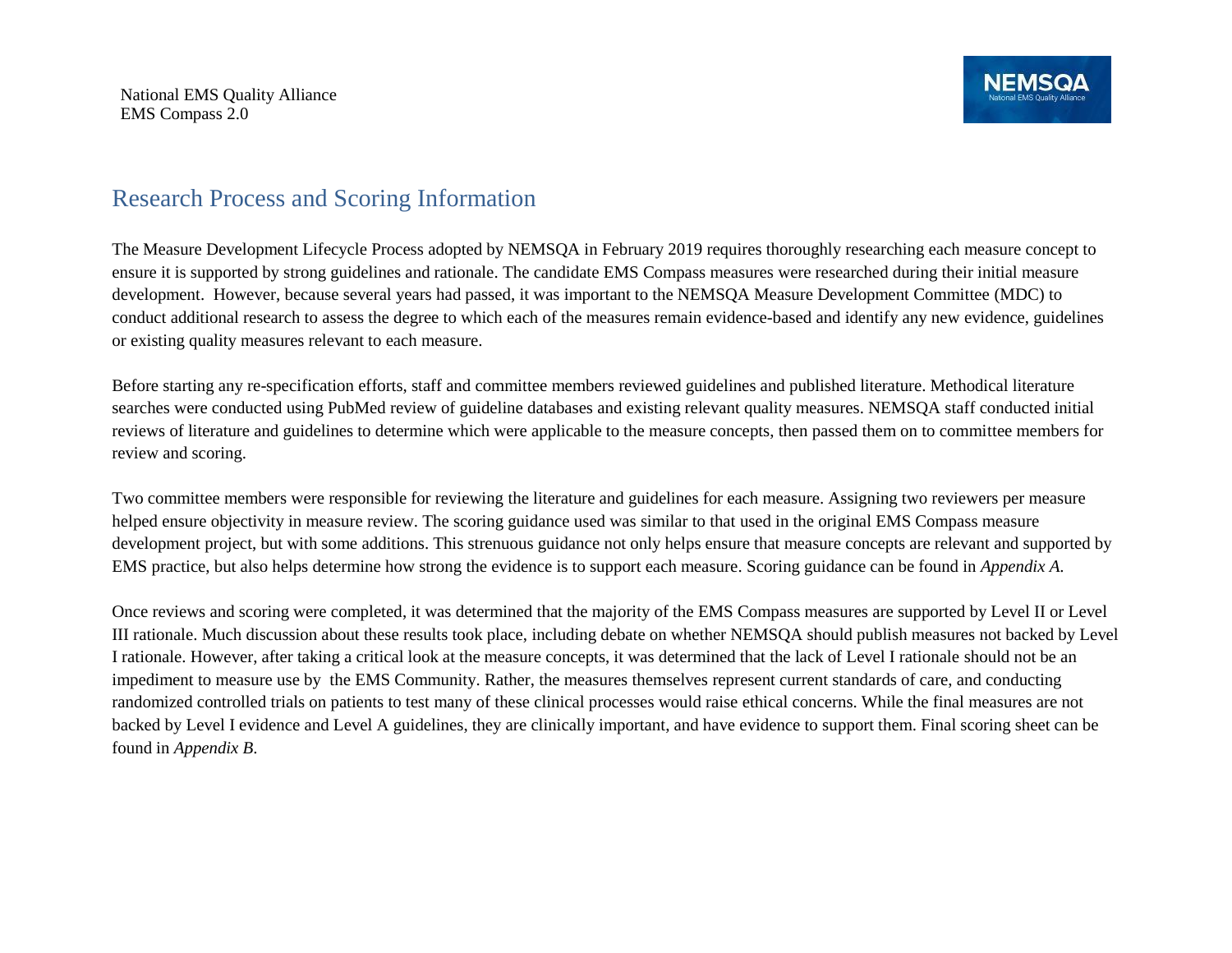National EMS Quality Alliance EMS Compass 2.0

## **Appendix A: Research Review Scoring Guidance**

| <b>Evidence Review</b>      |                                    |                                   |  |  |  |  |  |
|-----------------------------|------------------------------------|-----------------------------------|--|--|--|--|--|
|                             | Clinical Measure                   | <b>Operational Measure</b>        |  |  |  |  |  |
|                             |                                    |                                   |  |  |  |  |  |
|                             |                                    |                                   |  |  |  |  |  |
|                             |                                    |                                   |  |  |  |  |  |
| Level I                     | Evidence obtained from             | Published academic studies        |  |  |  |  |  |
|                             | adequately powered properly        | with strong statistical evidence  |  |  |  |  |  |
|                             | designed randomized                | supports the measure.             |  |  |  |  |  |
|                             | controlled trials (RCTs) on live   |                                   |  |  |  |  |  |
|                             | human participants, or             | Lean / Six-sigma project          |  |  |  |  |  |
|                             | systematic reviews or              | developed process measure         |  |  |  |  |  |
|                             | meta-analyses that contain         | with strong statistical evidence  |  |  |  |  |  |
|                             | <b>ONLY RTCs. No pilot studies</b> | of outcome improvement.           |  |  |  |  |  |
|                             | are to be included here.           |                                   |  |  |  |  |  |
| I evel II                   | <b>Evidence obtained from</b>      | Published academic studies        |  |  |  |  |  |
|                             | adequately powered                 | with moderate statistical         |  |  |  |  |  |
|                             | non-randomized studies with a      | evidence supports the measure.    |  |  |  |  |  |
|                             | comparison group of live           |                                   |  |  |  |  |  |
|                             | human participants, or             | Lean / Six-sigma project          |  |  |  |  |  |
|                             | systematic reviews /               | developed process measure         |  |  |  |  |  |
|                             | meta-analyses of non-random        | with moderate statistical         |  |  |  |  |  |
|                             | studies with a comparison          | evidence of outcome               |  |  |  |  |  |
|                             | group.                             | improvement.                      |  |  |  |  |  |
| Level III                   | Evidence from studies with no      | No current evidence exists to     |  |  |  |  |  |
|                             | randomization and no               | support the measure, however      |  |  |  |  |  |
|                             | comparison group, simulation /     | one or more of the following      |  |  |  |  |  |
|                             | mankind studies and animal         | situations exist: (1) industry    |  |  |  |  |  |
|                             | studies.                           | practice has driven wide-spread   |  |  |  |  |  |
|                             |                                    | measure adoption (2) Other        |  |  |  |  |  |
|                             |                                    | related industry practice has     |  |  |  |  |  |
|                             |                                    | driven wide-spread measure        |  |  |  |  |  |
|                             |                                    | adoption applicable to the        |  |  |  |  |  |
|                             |                                    | industry (3) Benchmarking of      |  |  |  |  |  |
|                             |                                    | the metric would be of            |  |  |  |  |  |
|                             |                                    | significant benefit.              |  |  |  |  |  |
| <b>Exclusion of Measure</b> | Opinion articles, editorials,      | Opinion articles, editorials,     |  |  |  |  |  |
|                             | epidemiological reports,           | reports, surveys, or articles not |  |  |  |  |  |
|                             | surveys, or articles not           | reporting primary studies.        |  |  |  |  |  |
|                             | reporting primary studies.         |                                   |  |  |  |  |  |

| <b>Guideline Review</b> |                                                                                                 |  |  |  |  |
|-------------------------|-------------------------------------------------------------------------------------------------|--|--|--|--|
| Level A                 | Includes 1 or more Level I<br>Evidence Review sources.<br>High-degree of clinical<br>certainty. |  |  |  |  |
| Level B                 | Includes 2 or more Level II<br>Evidence Review Sources.<br>Moderate clinical certainty.         |  |  |  |  |
| Level <sub>C</sub>      | Based on Level III Evidence<br>Review sources or no<br>adequate published<br>literature.        |  |  |  |  |

| <b>Direction of Evidence</b>       |                                    |  |  |  |  |
|------------------------------------|------------------------------------|--|--|--|--|
| Direction of evidence and<br>Green |                                    |  |  |  |  |
|                                    | guidelines are                     |  |  |  |  |
|                                    | supportive for the use of this     |  |  |  |  |
|                                    | intervention/measure.              |  |  |  |  |
| Yellow                             | Direction of evidence and          |  |  |  |  |
|                                    | guidelines are neutral for the use |  |  |  |  |
|                                    | of this                            |  |  |  |  |
|                                    |                                    |  |  |  |  |
|                                    | intervention/measure.              |  |  |  |  |
|                                    |                                    |  |  |  |  |
|                                    |                                    |  |  |  |  |
|                                    |                                    |  |  |  |  |
|                                    |                                    |  |  |  |  |
|                                    |                                    |  |  |  |  |
| Red                                | Direction of evidence and          |  |  |  |  |
|                                    | guidelines oppose the use of this  |  |  |  |  |
|                                    | intervention/measure.              |  |  |  |  |
|                                    |                                    |  |  |  |  |
|                                    |                                    |  |  |  |  |
|                                    |                                    |  |  |  |  |
|                                    |                                    |  |  |  |  |
|                                    |                                    |  |  |  |  |
|                                    |                                    |  |  |  |  |
| White                              | Direction of results not yet       |  |  |  |  |
|                                    | evaluated.                         |  |  |  |  |
|                                    |                                    |  |  |  |  |
|                                    |                                    |  |  |  |  |
|                                    |                                    |  |  |  |  |
|                                    |                                    |  |  |  |  |
|                                    |                                    |  |  |  |  |
|                                    |                                    |  |  |  |  |
|                                    |                                    |  |  |  |  |
|                                    |                                    |  |  |  |  |
|                                    |                                    |  |  |  |  |
|                                    |                                    |  |  |  |  |
|                                    |                                    |  |  |  |  |